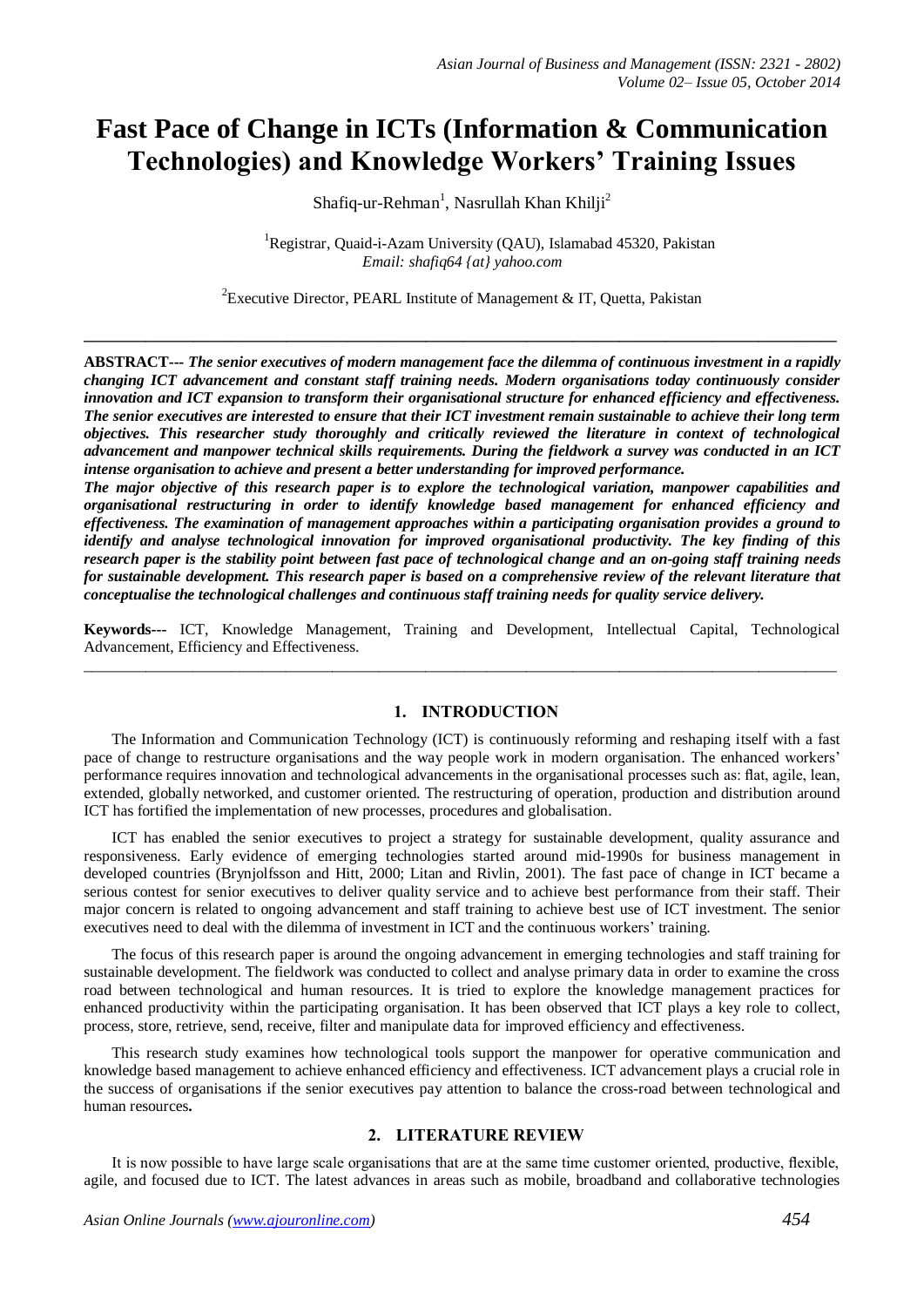(Web 2.0) have further intensified the transformative impact of ICT on knowledge workers' performance (Fingar, 2006). ICT based organizations are also designing their supply chains ever more tightly and strategically (Fine, 1998). The forces of increased competition, globalisation, combined with the ICT revolution, have urged senior executives to focus on their essential capabilities while outsourcing increasing amounts of activities and services. The ICT revolution had given rise to network-centric enterprises, virtual organisations, and business ecosystems (White, et al.; 2004).

This involves establishing a network-centric organisation that connects various stakeholders within the enterprise ecosystem to support different value creation strategies. The knowledge workers are put at the centre of the innovation, training and infrastructure planning for real time communications, collaboration and synchronization. Nonaka and Takeuchi, stated two types of knowledge: explicit knowledge, contained in procedures and manuals and tacit knowledge, learned only by experience (1995).

In knowledge based economy, it is important to establish a dynamic connections between organisations, employees, customers, and other partners to achieve improved performance. It involves integrating enterprise knowledge sharing with external information systems and processes to enhance 'sense and response' capabilities (Carlson and Wilmot, 2006). Central network is pertinent to government as well as business and some non-governmental organisations.

It is also applied by social support groups to enhance the reach, speed, and overall effectiveness of social activities. In contrast to the traditional Implications of the ICT advancements, the demand of knowledge workers' training increasing to aim at improved efficiency and effectiveness. Information technology is continuously changing the workplace in fundamental ways, with important implications for human resources. Studies suggest increasing returns to worker characteristics such as people skills, capacity to work in teams, multi-tasking, work without supervision, take initiative and be entrepreneurial (Levy and Murnane, 1996).

A variety of administrative innovations like total quality management (TQM) are initiated to achieve improvement. General tasks are computerised, while the exceptional special tasks are intensely becoming knowledge based (Morgan and Liker, 2006). The demand is for both human capital deepening and widening and for knowledge workers to become able to adapt to rapidly changing environments. Together, ICT and balancing organizational innovations are enhancing access to information resources and management of knowledge based assets. There is also increasing service innovation, empowering project-based teams and educational learning and knowledge sharing demand at various levels of the extended enterprise. Knowledge management is the fast-track route to leveraging the intellectual capital in any organisation (Frappaolo, 2006).

A new type of organizations is emerging because of ICT to exploit and tailor real-time information for decision making and service delivery (Ranadive, 1999). These days organisations are giving increasing attention to their information infrastructure, knowledge management and communication competencies. Investment in the intangible 'knowledge, information and communication systems, collaboration, talent, intellectual asset, quality, performance, etc.' in developed nations is increasing to accomplish improved performance. Most organizations initially were restructured for efficient operation and effective functions of the  $21<sup>st</sup>$  century, but a sudden fall in these investments is now considered because of internet technologies and advances in ICT (Davenport, 2005).

The fast pace of change in ICT opens the possibility of restructuring organizations to integrate their intangible assets and their creative knowledge of the 21<sup>st</sup> century workforce (Bryan and Joyce, 2007). The reduced investment with improved efficiency, issues of trading off hierarchy versus collaboration and centralization versus decentralization are major concerns. The senior executive would like to continuously train manpower in order to make the best use of ICT for knowledge and innovation. Knowledge workers create the innovations and strategies that keep their firms competitive and the economy healthy (Davenport, 2005).

Organizations are devising means to accumulate employees' knowledge in electronic databases to use them as repositories of the shared, firm-wide 'structural intellectual capital' (Stewart, 1997). ICT enables efficient and effective large-scale collaboration, significantly increases the relative value of intangibles assets and simultaneously improving communication and service delivery for the economies' scale, scope, and specialization (Cohen, et al.; 2004). ICT has opened new frontiers to organizational and managerial innovation, beyond current best practices. The primary responsibility of most senior executives is to continuously train their staff about organisational philosophy in order to carry out their quest of 'serving the customer better' (Austin and Peters, 1989).

Knowledge management as a concept with people taking the centre stage has prompted us to rethink information management and shift focus from trying to develop intelligent systems to that of developing tools for intelligent people (Suliman, 2002). At a more basic level, information and communication are the lifeblood of efficient markets, and ICT can develop markets and alleviate poverty, even without advanced ICT applications like e-commerce. The ongoing upgradation of technology and knowledge workers' skill are both vital for enhanced success (Smith, 2001). Time is the most precious and timely decision is the ultimate solution for major challenges.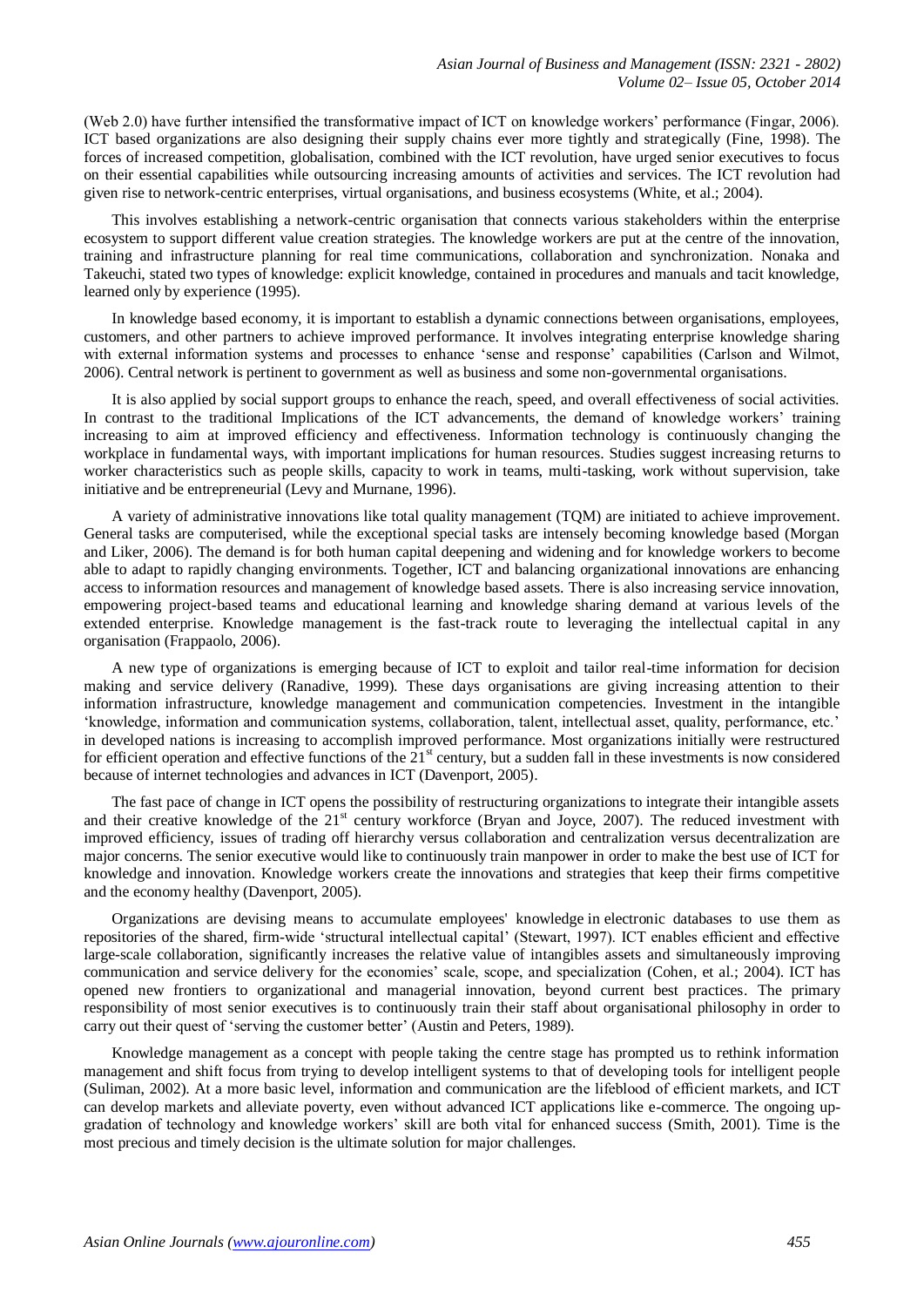This research study focuses its finding towards the success of any organization related to its workers' skills and performance enhancement strategy. The senior executives and their employees understand the need of both technology up-gradation and employees' continuous skill improvement (Bakshi, 2002).

#### **3. ANALYSIS AND RESULTS**

The analysis has been made to evaluate the importance of ICTs and the regular training of employees in order to keep the organisational leading position maintained. It has been analysed to understand how to keep the organisation up to date within the fast pace of changes in ICTs. The challenging issue is to deal with the dilemma of regular and fast advancement in ICTs and the allocation of budget for staff training to sustain their required skills. It has been noticed that the senior executives are facing the tricky problem related to the staff training to meet the technological advancement. It is also challenging to get the best out of technological investment for sustainable development.

It has been analysed from the fieldwork that there is always a continuous need of manpower training, which is vital for the organisation to achieve efficiency and effectiveness. The fast pace of change in technological advancement demands senior executives to become pro-active and to become capable to prepare the necessary grounds for continuous staff training needs. It is also observed that organisations are seriously considering to focus their knowledge management strategy for their intellectual capital. The organizations' efficiency depends on their staff motivation, coordination and communication processes as well as their interaction with the technology to get the desired outcome.

The critical analysis of fieldwork is the overall organization's environment and the implementation of knowledge based atmosphere. This study has focus to make recommendation based on the collected and analysed data from interviewing the executives of ICT intensive organization (i.e. TCQ Triangle). It has been observed that organisations can only get the desired result from the advanced technology on regular basis if their staff are equipped with latest technological skills. From fieldwork, the researcher noticed that knowledge workers need to make appropriate use of ICTs by having good command on technological advancement for fruitful results.

Field survey provided the evidence that both technological innovation for improved productivity and well trained knowledge workers can help to boom the organisation success. The recommendation from this study is about the senior executives' strategy towards the link between ICTs and Knowledge Workers. Knowledge workers indeed use technological tools to manage, create, process and share knowledge. The result of data analysis from fieldwork is about technological advancement and manpower skill strategy for enhanced operation efficiency and functional effectiveness.

#### **DISCUSSION**

Information and communication Technology has been recognized as the most important source of organizational success in every field of life. Among the top three key elements of organisational challenges are people, technology and process as shown in the following graphical illustration (Figure 1.1).



Fig 1.1: People, Technology and Process Model Source: (Akahycas, 2007)

People are always considered as the most important key factor for the organizational success while these days due to ICT and its daily applications people equipped with advanced technological skills are considered the source of success. It is therefore equally important for the senior executives to give regular importance to their manpower's technological skills.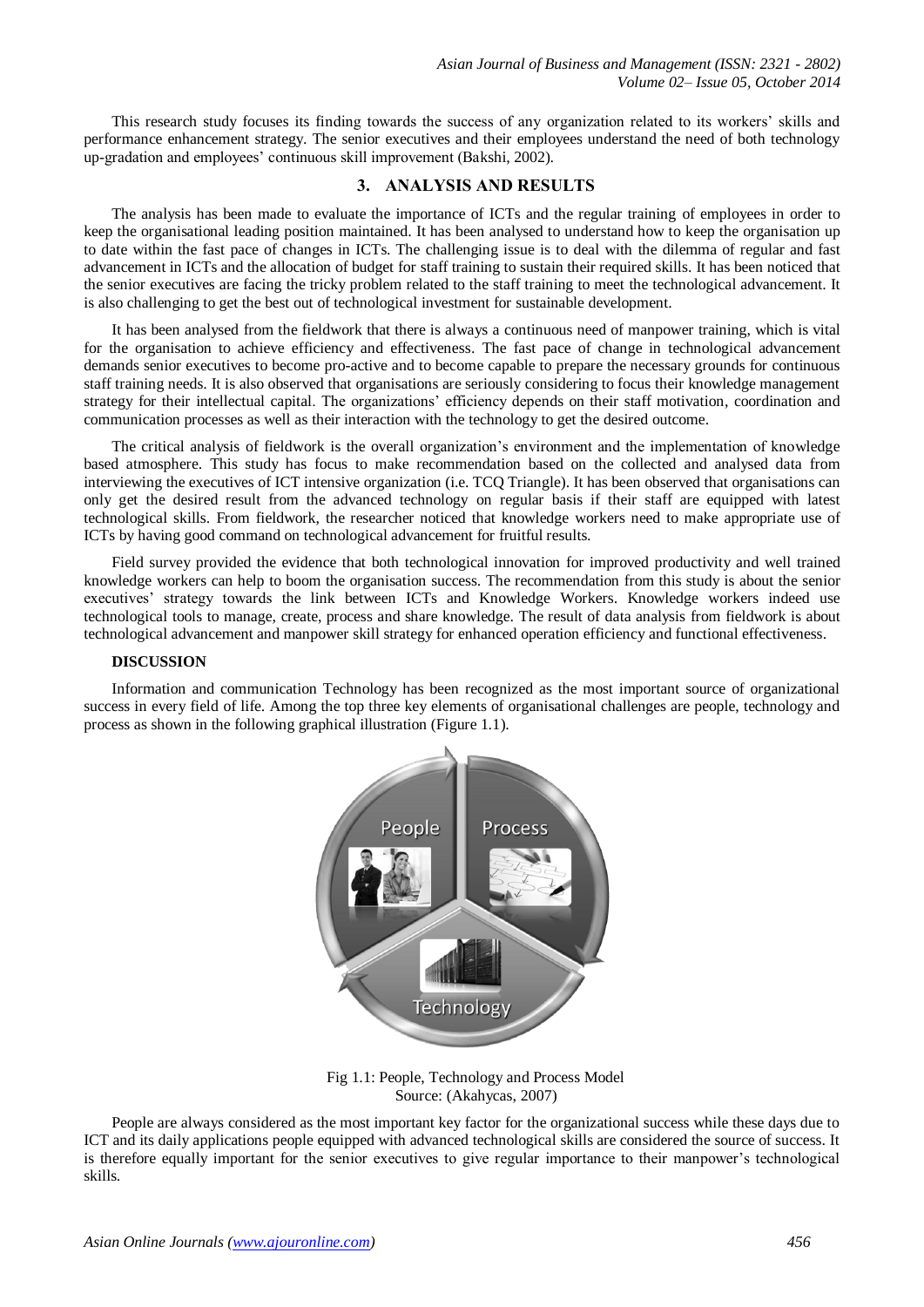Due to emerging technologies knowledge worker constantly deal in the creation, process, storage, retrieval and transmission of Information to efficiently perform the assigned responsibilities (Choo, 2002). To meet the need of today's competitive market, manpower is required to be fully equipped with the applications of Information Technology. Knowledge management has generated much interest in recent years and has become the latest and modern management (Al-Hawamdeh, 2002). The arrival of the information society and the move toward the knowledge-based economy highlighted the importance of knowledge management and the need to manage intangible resources including soft skills and competencies. Every leading organization has realized this fact that they need to develop and implement their knowledge management policies in order to get benefit from sharing manpower expertise.

The executive committee of modern organisation decides for their technological advancement at the same time they want to analyse benefits from their intellectual asset. It is the fact that senior executives need the regular up-gradation of their technological advancement and manpower skill up-gradation. The senior executives have realised the ongoing demand for technological advancement but they it is still challenging for them to deal with the dilemma to manage the technical skill training for their staff. This is also challenging for them how to address the need to invest and for how long their initial investment will sustain for manpower technological training.

The major challenge for senior executives to deal with technological advancement is the resistance to change. There is a need to address the issue of regular changes, advancements and continuous improvement in the technologies, processes and employees' skills for sustainable development. To find an answer for such dilemma, there is a need to investigate organisation's restructuring and reforming while understanding the manpower training needs for better solutions. The importance of advanced technology with skilled manpower in modern organisations is already reforming working terms and conditions. It became quite difficult to compete in the knowledge based economy without investing in ICT and manpower skills improvement on regular basis. The emerging technologies is helping organisations to get the best out of their investment with staff intellectual capabilities to accomplish stable ground of enhanced efficiency and effectiveness.

#### **4. SURVEY REPORT**

The modern organisations continuously looking for substantial change and recurrently requires finding more efficient and effective ways of working. It is believed that their ICT strategies can play a significant part, not just in supporting the day to day operations of service delivery, but also enabling smarter ways of working to deliver quality customer oriented services. This fieldwork survey report outlines how currently ICT strategies support the delivery of the sustainable objectives through emerging and innovative processes. The survey report is focused to analyse a smart and sustainable development, which includes the deployment of innovative ICT strategy and identifying effective staff training needs to support staff mobility, hot-desks, and flexible working. The survey undertaken is intended to examine emerging technologies as an innovative drive for organisational ongoing transformation.

In this study a survey was conducted to identify the role of emerging technologies and staff training. The survey report is based on the fieldwork carried out in TCQ (Time, Cost and Quality) Triangle firm. In this survey it is the research has tried to consider the scenario of their executives and knowledge workers understanding for continuous ICT change. TCQ assumes that they are a specialist in quality and cost consultancy assurance and they work in a field office of the Middle East with multinational organizations. A global workplace learning solutions provider 'TCQ Triangle', is a leading consultancy firm based in UAE. TCQ Triangle helps companies improve their performance and bottom-line results through a series of Conferences and Workshops.

TCQ consistently delivers high-impact learning interventions, facilitated by leading subject matter experts. TCQ's learning philosophy is to maximize the retention of knowledge and translate it into action (TCQ, 2006). The executives of TCQ Triangle provide the world class quality assurance services to different organization for their competitive edge. Some large organizations such as TCQ know a lot of things, although their senior executives were interviewed to identify solution how they deal with their continuous ICT changes and their staff training challenges on constant basis.

In this survey twelve senior and middle level staff participated; semi structured interviews were conducted to collect data. The focus of survey was to find out the ground reality about the senior and middle level executives' attitude and behaviour toward ICTs' regular up-gradation and the expert consultants' staff training programmes. It was stated that this organization (TCQ-Triangle) is fully aware about the importance of their day to day advancement in the latest technology. The survey participants also accepted that they do believe in the employees' regular training on regular basis. One of the senior executives was with the view that technology up-gradation is not the only solution unless until there is an understanding how to get the best out of technological investment. He further emphasized that they do encourage novel technology but the most important for them to identify how staff welcome new ICT changes to enhance efficiency and effectiveness in their daily assignments.

Another participant 'Programme Manager of TCQ', has expressed his views and stated, *'it has been observed that technology gets obsolete within no time that's why it is very important to fully utilize these new ICTs and get the maximum output. If we do not give equal importance to such important issue than shortly we would be again changing*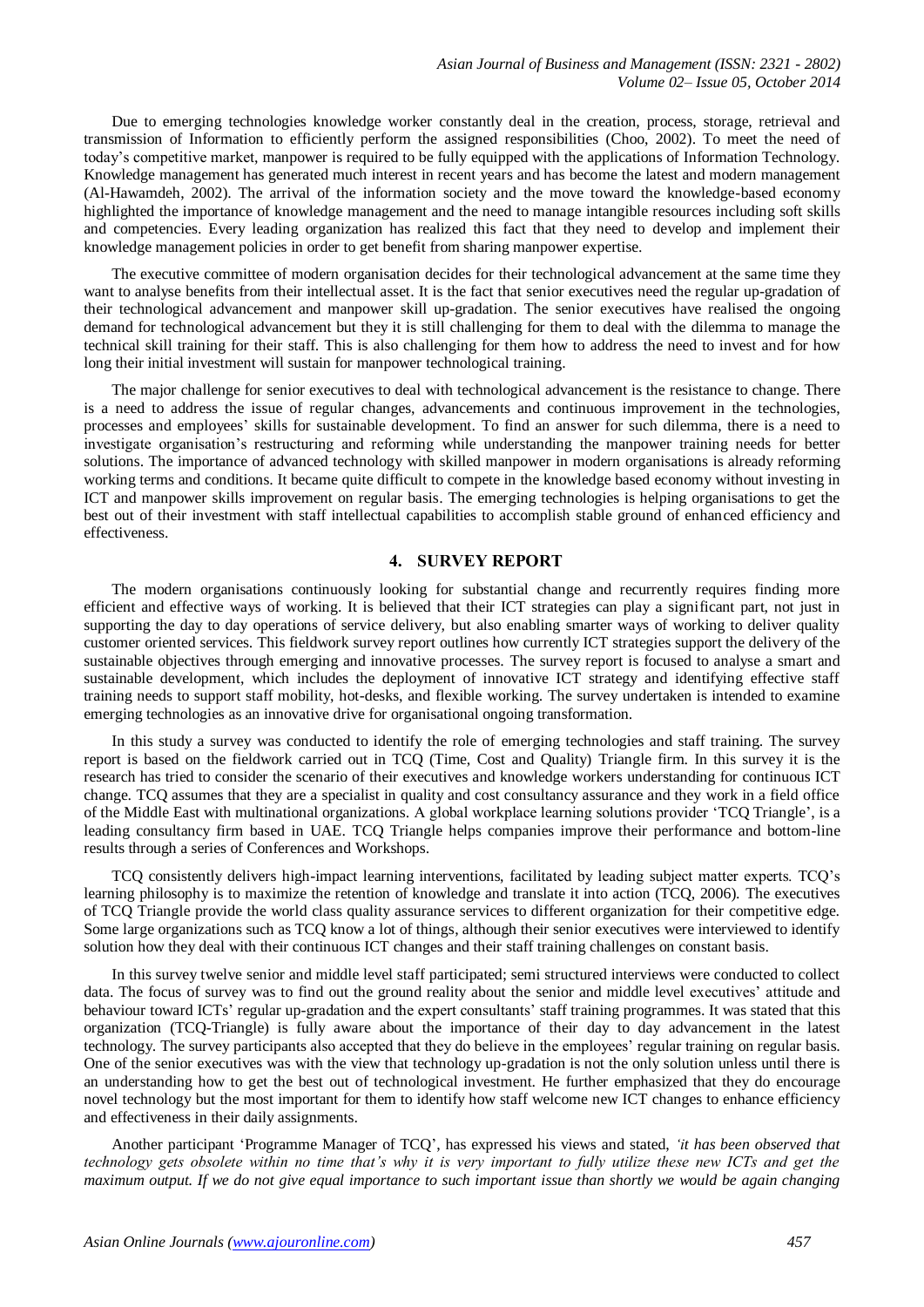*the existing set up. Investing in ICT is always a dilemma as we do not understand the mystery of investment and its limit as well as span of time'*.

In the same lines, other participants from administrative and consultancy responsibilities shared their views about the balance point between ICT innovation and staff training. All participants in this survey expressed their views in the favour of regular change and staff training while the most senior management also expressed their concerns. From survey work it was identified that why senior executives were interested to understand the need of time and challenge of their competition on constant basis as they conveyed their discomfort with the fast pace of change in ICT as they believe it is very difficult and costly for them to manage new advancement within short period of time. They did accept that manpower training itself is a difficult and time consuming task and if it is tackle on regular basis than it is both challenging and expensive.

This survey at TCQ is the one examples but it reflects the mixed feeling of employees in many other firms. The executives of today modern firms do believe in technological advancement and their workers regular training but they do not find the answer for their quest, which is the dilemma of investment. They want to know how much they need to expend and for how long that will last to achieve sustainable development.

From this survey report, it is suggested to recommend one of the solutions that may assist the senior executives to understand regular investment in both technology and employees' training on regular basis. The focal point of this survey is to suggest how to remain competitive and keep leading position by recognising the importance of ICT and staff training on regular basis in order to achieve the desired results with quality service, efficiency and effectiveness.

## **5. IMPLICATIONS FOR MANAGEMENT**

The implications of the study are that executives need to realize the importance of both ICTs advancements and Employees training as a mean of continuous transformation. The Knowledge Workers' skills and their competencies help to enhance their own transformational leadership. Therefore, the challenge for a contemporary organization is to enhance the existing set up for their key players and managers.

Appropriate interventions may be needed to enhance staff technological skills and IT competencies that would involve education and specific on job training. Knowledge workers and Managers may also be encouraged to enhance their skills through continuous self-learning. It has been observed that the senior executives need conceptual skills and intellectual competences, which could focus on the capabilities required for excellence within their designated role.

It is suggested that organisations would provide positive reinforcements for learning and improving managers' and workers' essential advanced in ICT competencies needed for specific jobs and modern management. The recent literature shows that learning organizations are providing ample opportunities to employees for continuous learning that should help to improve their required capabilities for ICTs and knowledge management.

The technological advancement and staff training may be of limited value when it comes to improving organizational efficiency, effectiveness and overall productivity. Organisations may have to adapt the policy of recruiting managers with vision and charisma who are likely to be high on understanding and analyzing the need for new change. There is a need for appropriate changes in the organization design that would require creating flatter, horizontal, decentralized and less complex structures. It is suggested that there could be appropriate changes in organisational culture that provides rewards for learning, knowledge sharing, new competence, empathy and social skills. These changes in the organisation design, culture, and positive reinforcements will encourage managers and knowledge workers to acquire advanced training competencies needed for constant performance improvement to achieve sustainable development that lasts for long period.

## **6. SUGGESTIONS FOR FUTURE RESEARCH**

Realistically the knowledge based organisational work transforming particularly from long hierarchy to challenge the process of innovation. Today there is a demand for modern management practices and latest technological skills. The continuous and rapidly changing environment has carried new hurdles for people to be more competitive to reach the top of the organisational structure. In order to become competitive means being tough and self-affirmative by being the kind of person others get inspiration and feel safe to team up. The new organisational structure requires staff to play a number of roles, as good followers and team players as well as leaders and subject matter experts equipped with various soft and hard skills.

This study endorses further research in the area of ICT advancement and regular manpower training needs. Furthermore information and communication technology with its fast pace of change demands from modern organisations to develop the necessary grounds to feel comfortable during the continuous and rapid up-gradation both in ICTs and workers' skills training. Kiernan (1995) stated, *'the scope of technology that an organization can adopt or employ is vast, ranging from something seeming simple, such as buying a personal computer with a word processor, to investing in the latest state-of-the-art computer-aided manufacturing machinery'*. Regardless of the complexity of the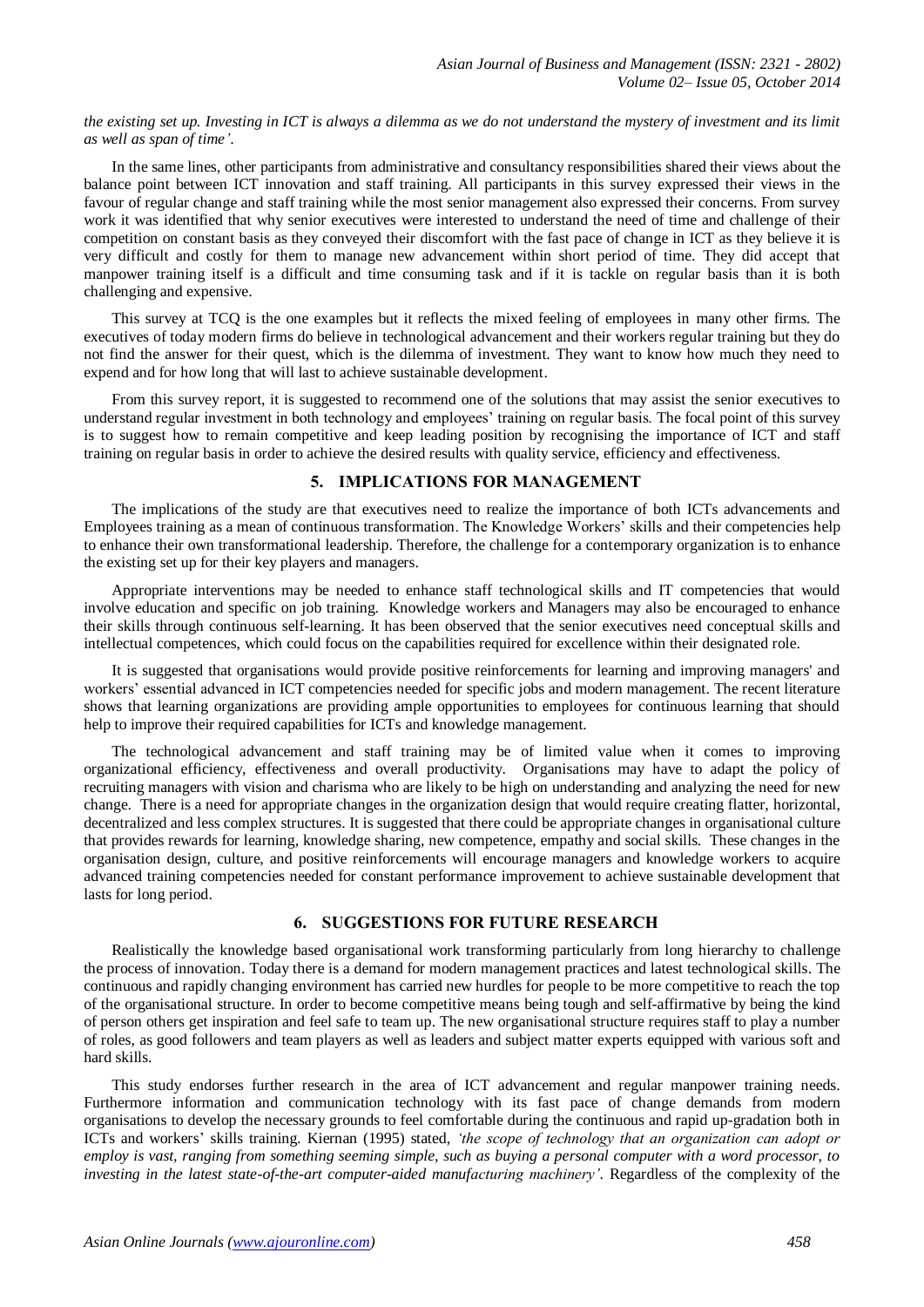system or the size of the organization, one thing is certain that the incorporation of such technology or information systems will continuously change.

If organization gets stagnant with its advancement and employees training and up-gradation than it may start decline. Therefore, it is suggested that senior executives need to consider the regular change in technology but with ground reality for better and productive output. It means that the desired output can only be achieved if senior executives have trained manpower and latest technology on the same pitch. This research study contributes to suggest how to work out and continuously carry out further research in order to minimize the dilemma of ICT investment and continuous staff training challenges.

# **7. STRENGTHS AND LIMITATIONS**

The strength of this study is to identify and develop strategic base to achieve enhanced organisational efficiency and effectiveness with the availability of latest technology and trained manpower. The other strength of this study is that the two variables that are directly proportional for the success of organization requires a balancing point for smooth operation with enhanced performance.

Key limitations encountered by the researcher was related to fieldwork, data collection, data reliability and time management. This took long time from researcher to establish ground for data collection within the participating TCQ organisation. The interview confirmation was a challenging job because of the time constraint and preoccupation of participants. Interviewees were found very much occupied in their day to day work load in order to confirm the slot for interview. The researcher was successful to overcome this limitation by maintaining parallel contacts with multiple participants though email correspondence and follow up calls to confirm their availability in their own time.

The data analysis suffers from the small sample sizes for the survey report from modern organisation in the developing county, but the research results seem to support a constant ICT change and staff training requirements.

## **8. REFERENCES**

- 1. Akahycas (2007) available at<http://akahycas.wibi-host.com/people-process-technology.php>
- 2. Al-Hawamdeh, S. (2002) Knowledge Management: Re-Thinking Information Management and Facing the Challenge of Managing Tacit Knowledge, Journal of Information Research, Vol: 08, Iss: 01, available at [http://www.informationr.net/ir/8-1/paper143.html.](http://www.informationr.net/ir/8-1/paper143.html)
- 3. Austin, N. and Peters, T.J. (1989) A Passion for Excellence: The Leadership Difference, Grand Central Publishing.
- 4. Bakshi, D.K. (2002) Corporate Excellence through TQM: An HR Approach, Excel Books.
- 5. Bryan, L.L. and Joyce, C.L. (2007) Mobilizing Minds: Creating Wealth from Talent in the 21st Century Organization, 1st Edition, McGraw-Hill Professional.
- 6. Brynjolfsson, E and Hitt, L.M. (2000) Beyond Computation: Information Technology, Organizational Transformation and Business Performance, The Journal of Economic Perspectives, Vol: 10, Iss: 01, American Economic Association.
- 7. Carlson, C.R. and Wilmot, W.W. (2006) Innovation: The Five Disciplines for Creating What Customers Want, Crown Business.
- 8. Choo, C.W. (2002) Information Management for the Intelligent Organization: The Art of Scanning the Environment, 3rd Edition, Information Today, ASIS Monograph Series.
- 9. Cohen, D., Garibaldi, P. and Scarpetta, S. (2004) The ICT Revolution: Productivity Differences and the Digital Divide, Oxford University Press.
- 10. Davenport, T.H. (2005) Thinking for a Living: How to Get Better Performances And Results from Knowledge Workers, Harvard Business Review Press.
- 11. Fine, C.H. (1998) Clockspeed: Winning Industry Control in the Age of Temporary Advantage, Business and Economics, Preseus Books.
- 12. Fingar, P. (2006) Extreme Competition: Innovation and the Great 21st Century Business Reformation, 1st Edition, Meghan Kiffer Publication.
- 13. Frappaolo, C. (2006) Knowledge Management, 2nd Edition, Capstone.
- 14. Kiernan, V.M. (1995) The Impact of Technology on Organizational Transformations, Paper for MGT 6107, Organizational Theory, available at<http://www.mindspring.com/~kiernan/mgt6107.html>